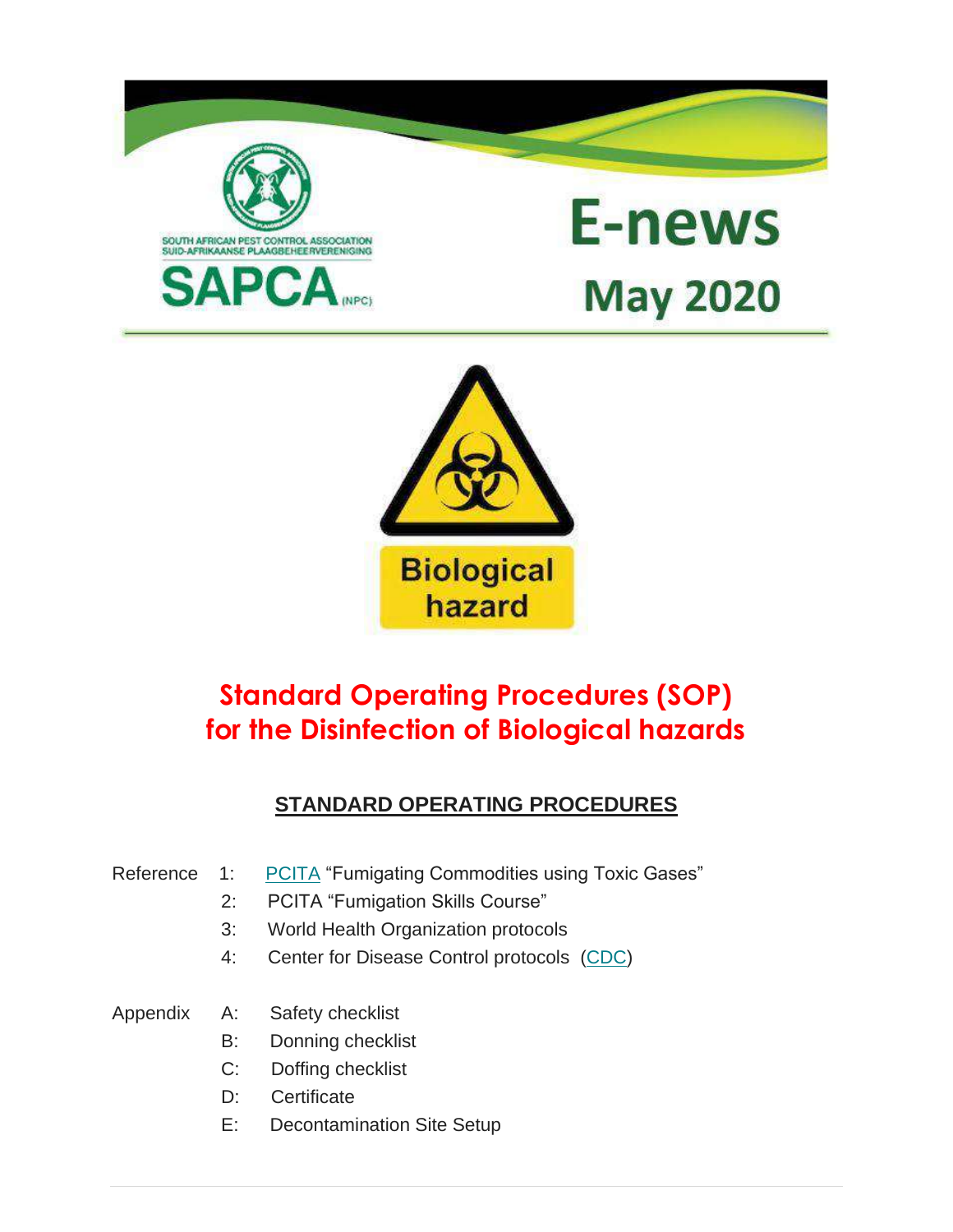#### **INTRODUCTION**

1. Disinfection and decontamination of biological hazards includes aspects such as the removal of viruses, parasites, bacteria and fungi from different premises.

### **WHAT IS DISINFECTION AND DECONTAMINATION**

- 2. Disinfection is defined as the process of cleaning something, especially with a chemical in order to destroy bacteria.
- 3. Decontamination is the neutralization or removal of dangerous substances or germs from an area, object or person.

#### **WHAT IS THE PURPOSE?**

- 4. This SOP serves as a model to standardise the procedures and responsibilities for the disinfection and decontamination of premises and areas.
- 5. All personnel should be trained in the total process of disinfection and decontamination.
- 6. **All premises and areas to be treated should be considered infected at all times.**

#### **DISINFECTION AND DECONTAMINATION SITE SETUP**

- 7. Select an appropriate site to park the vehicles and where the decontamination team will self-decontaminate once the work is done.
- 8. Ensure a secure perimeter for the safety of the public and decontamination team.
- 9. Include considerations for waste management, security plan, public perception and media visibility when selecting a decontamination site.
- 10. Depending on the location, ensure that the selection of the site is beneficial for climate control.
- 11. You can mark "hot", and "cold" zones of contamination in your site that require PPE to enter. ("hot" = suspected contamination, "cold" = area of no contamination)
- 12. Make use of known pictograms and tape to demarcate the area.

#### **BEFORE DISINFECTION AND DECONTAMINATION**

- 13. A proper risk assessment must be conducted if possible prior to entering any premises. If it is not possible prior to the treatment all possible risks should be discussed with the building manager including building layout.
- 14. To limit the possible exposure, the number of people involved (Disinfection team) must be kept as small as possible.
- 15. Put on all PPE (coverall, gloves, mask/respirator, goggles and shoe protection) as required for the specific threat.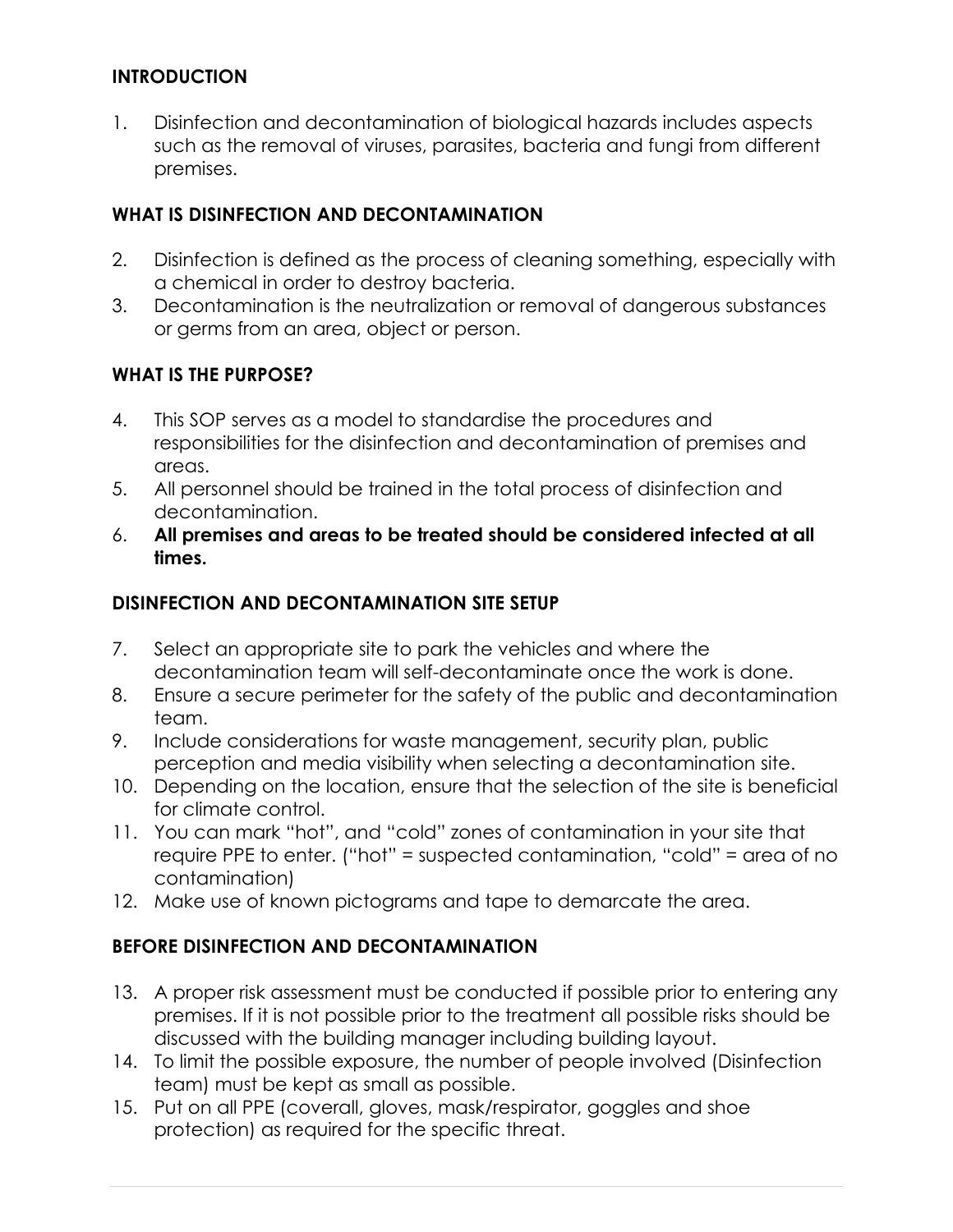- 16. Remove all equipment (ULV, extension cords, product, spray bottles, cloths and relevant documentation) from the vehicles. Disinfect the vehicles.
- 17. PPE should be worn based on the threat level (Ebola, SARS, COVID etc) and based on the disinfectant used.



#### **DURING DISINFECTION AND DECONTAMINATION**

- 18. Enter the premises and start at the furthest point.
- 19. Wipe all high touch points/areas using a cloth with sanitizer or other disinfectant. (high touch points are amongst others, door handles, door frames, table tops, keyboards, mouse, mouse pads, calculators, telephones, cabinet handles, light switches, air conditioner and other remotes, keys)
- 20. In the bath rooms, wipe all high touch points/areas with a cloth and sanitizer or other disinfectant. (high touch points are toilet seat, flush handle, taps, toilet roll holder, door handles, soap- paper- and sanitizer dispensers).
- 21. In the kitchens wipe all the high touch points/areas with a cloth and sanitizer or disinfectant. (high touch points are door handles, frames, cabinet handles, soap-, paper-, sanitizer-dispensers, utensils, handle bars of appliances, kettles and bins).
- 22. Knock down treatment must be done in all areas using a ULV machine focusing on high application, on top of desks, as well as underneath it on top of cabinets, cabinet doors. A total "volume" treatment with ULV is required to ensure that every surface is covered with the disinfectant.
- 23. To disinfect vehicles, manually wipe all inside door handles, steering wheel, gear lever, outside door handles, and seat belt. A knockdown treatment using ULV must then be done on the inside of the vehicle. **NB! Be careful not to damage vehicle paint when using a sterilizer or disinfectant. (Eg; Outside door handles)**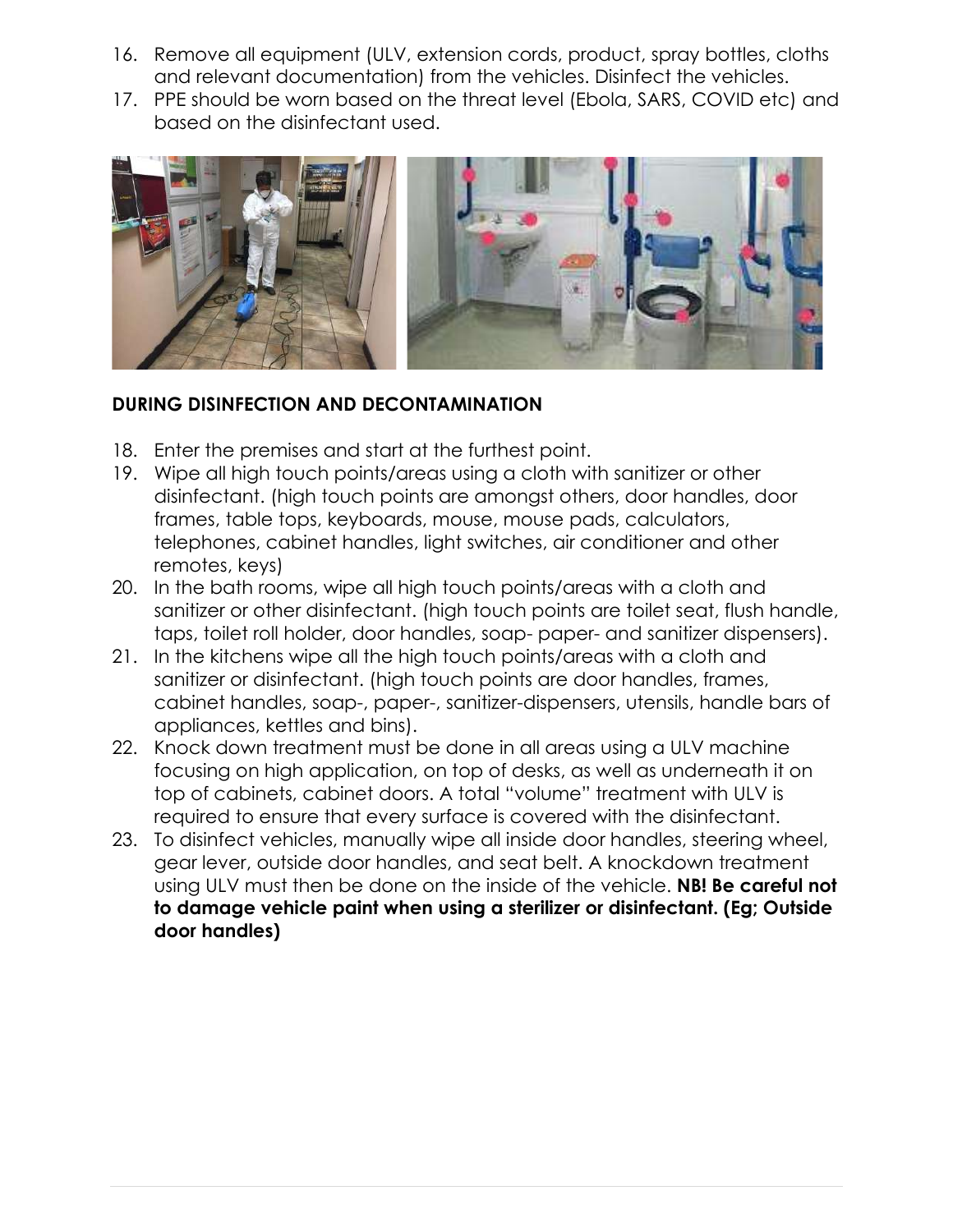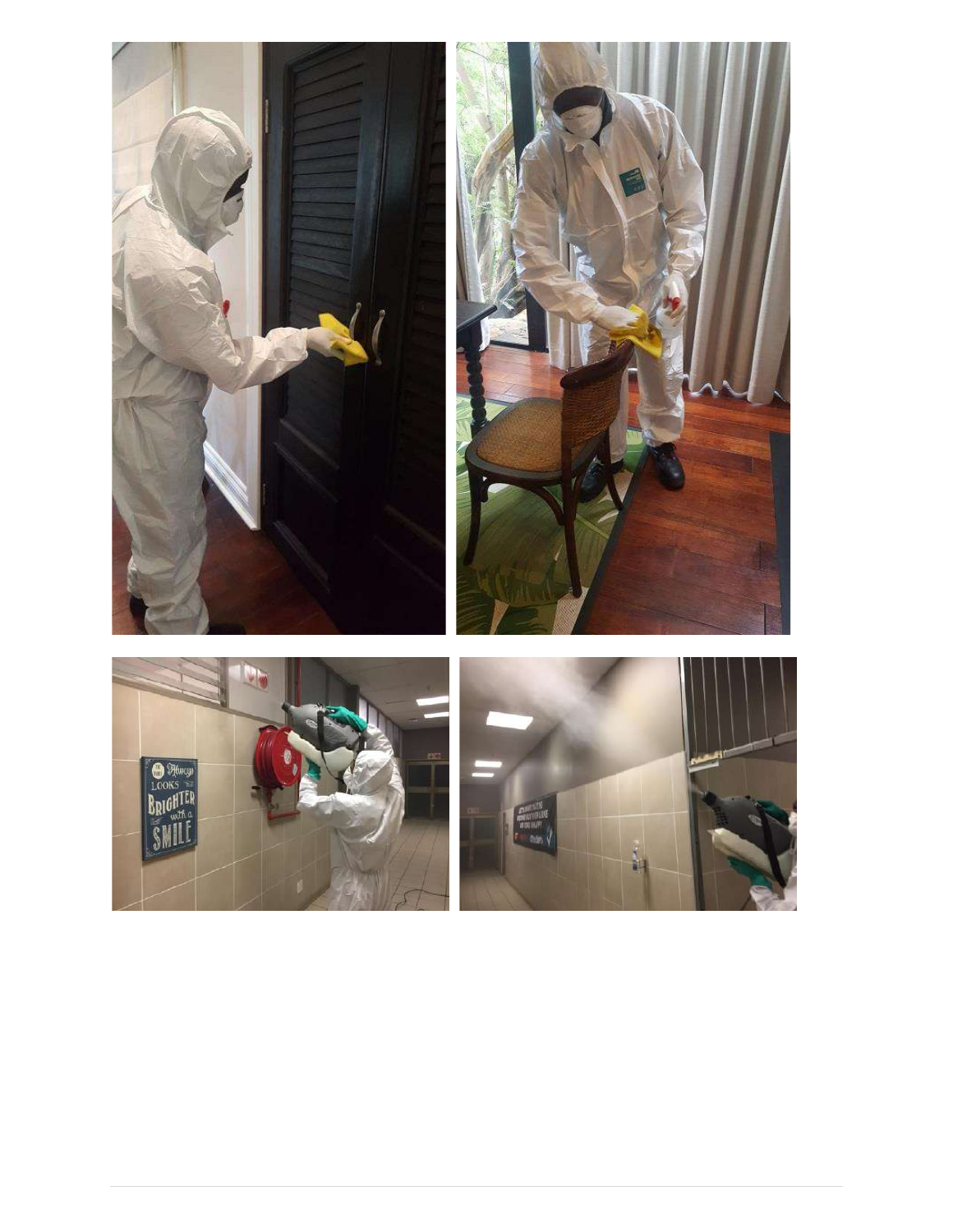

#### **AFTER DISINFECTION AND DECONTAMINATION**

- 24. All team members must move to the "hot" zone and dip their shoes in a disinfectant solvent.
- 25. Electrical cords (not damaged) can also be dipped in the disinfectant solvent.
- 26. Whilst still dressed in PPE, apply ULV disinfectant over all team members and ULV machines.
- 27. All company vehicles must then be disinfected as per description of vehicle disinfection above.
- 28. Dispose of all waste according to disinfection protocols as well as company regulations. (remove coveralls and place in bags for cleaning or disposal) Sanitize bags and seal it.
- 29. Clear up the site, sanitizing all equipment and bag it for later use.
- 30. Remove masks, shoe covers, gloves and place in bags for disposal.
- 31. All team members must again sanitize their hands before embarking the vehicles.
- 32. Additional cleaning methods can be used to provide additional assurance to personnel and the public. (Chlorine dioxide gas or hydrogen peroxide)

#### **MATERIALS AND EQUIPMENT REQUIRED TO DISINFECT OR DECONTAMINATE SITES**

- 33. Impermeable coveralls.
- 34. Impermeable boots and/or boot covers.
- 35. N95 masks or air purifying respirators. (Full face or half mask with eye protection)
- 36. Eye protection.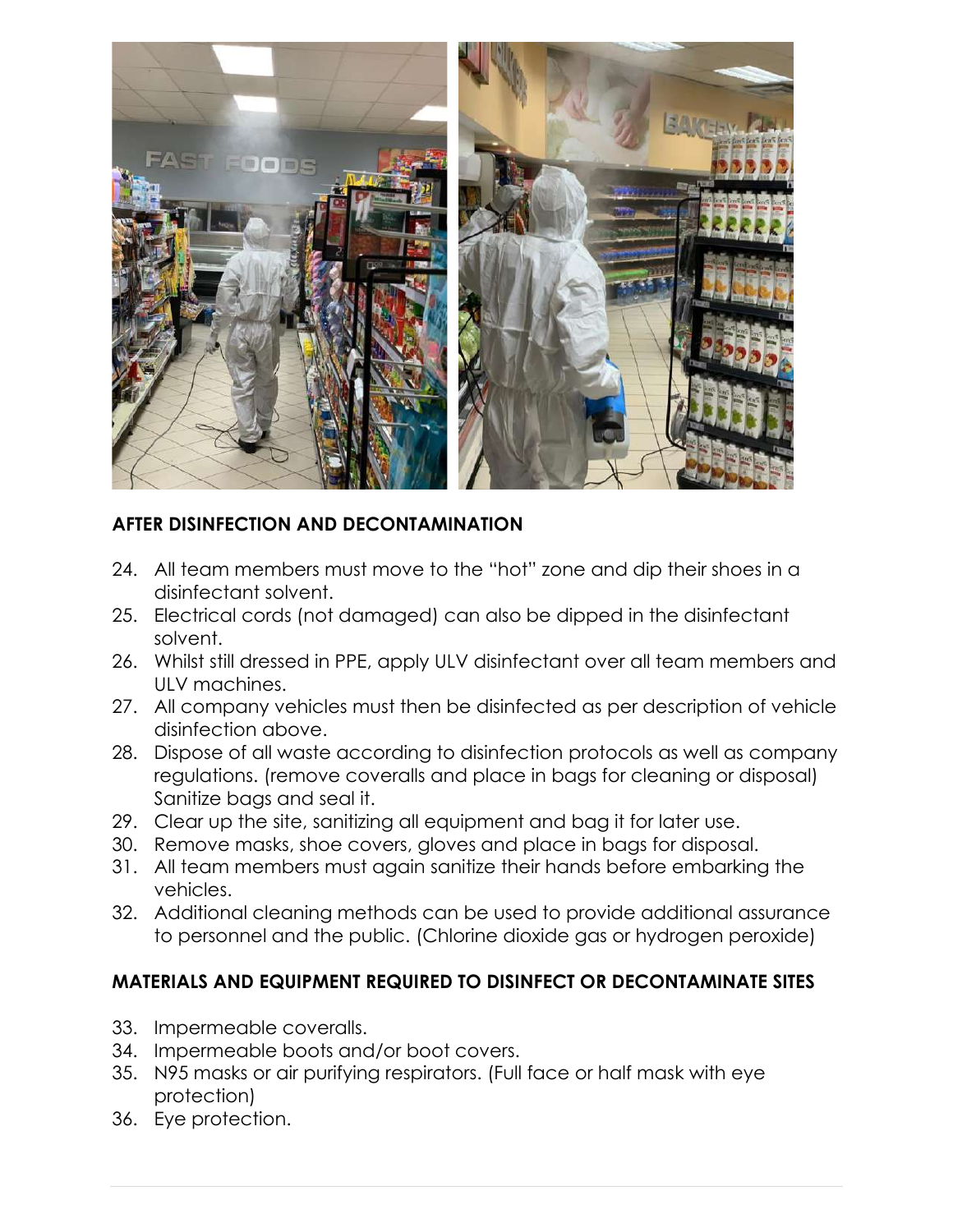- 37. Only SABS registered Virocide, Bactteriacide or Fungicide disinfectants must be used.
- 38. Bio-bags.
- 39. Garbage bags.
- 40. Nitrile gloves. (different sizes)
- 41. Hand sanitizer. (70% alcohol)
- 42. Caution tape. (preferably yellow stripes)
- 43. Duct tape.
- 44. Buckets.
- 45. Healthcare wipes.
- 46. Scissors.
- 47. ULV machines.
- 48. Electrical cords.
- 49. Cloth.
- 50. Documentation (file) including; bio-safety check-off sheets, dressing (donning) check-off sheets, removing (doffing) check-off sheet, service reports and product MSDS.

#### **GENERAL**

51. Disinfection and Decontamination requires proper planning to ensure good results. **BE SAFE!**

| <b>ACCEPTANCE OF DESIGNATION</b>                                                                                                                                         |  |  |  |  |  |  |
|--------------------------------------------------------------------------------------------------------------------------------------------------------------------------|--|--|--|--|--|--|
| do hereby acknowledge that I read<br>through this SOP and I understand the requirements related to Disinfection and<br>Decontamination of premises and/or certain areas. |  |  |  |  |  |  |
| Date:                                                                                                                                                                    |  |  |  |  |  |  |
| Signature:                                                                                                                                                               |  |  |  |  |  |  |
| Designation:                                                                                                                                                             |  |  |  |  |  |  |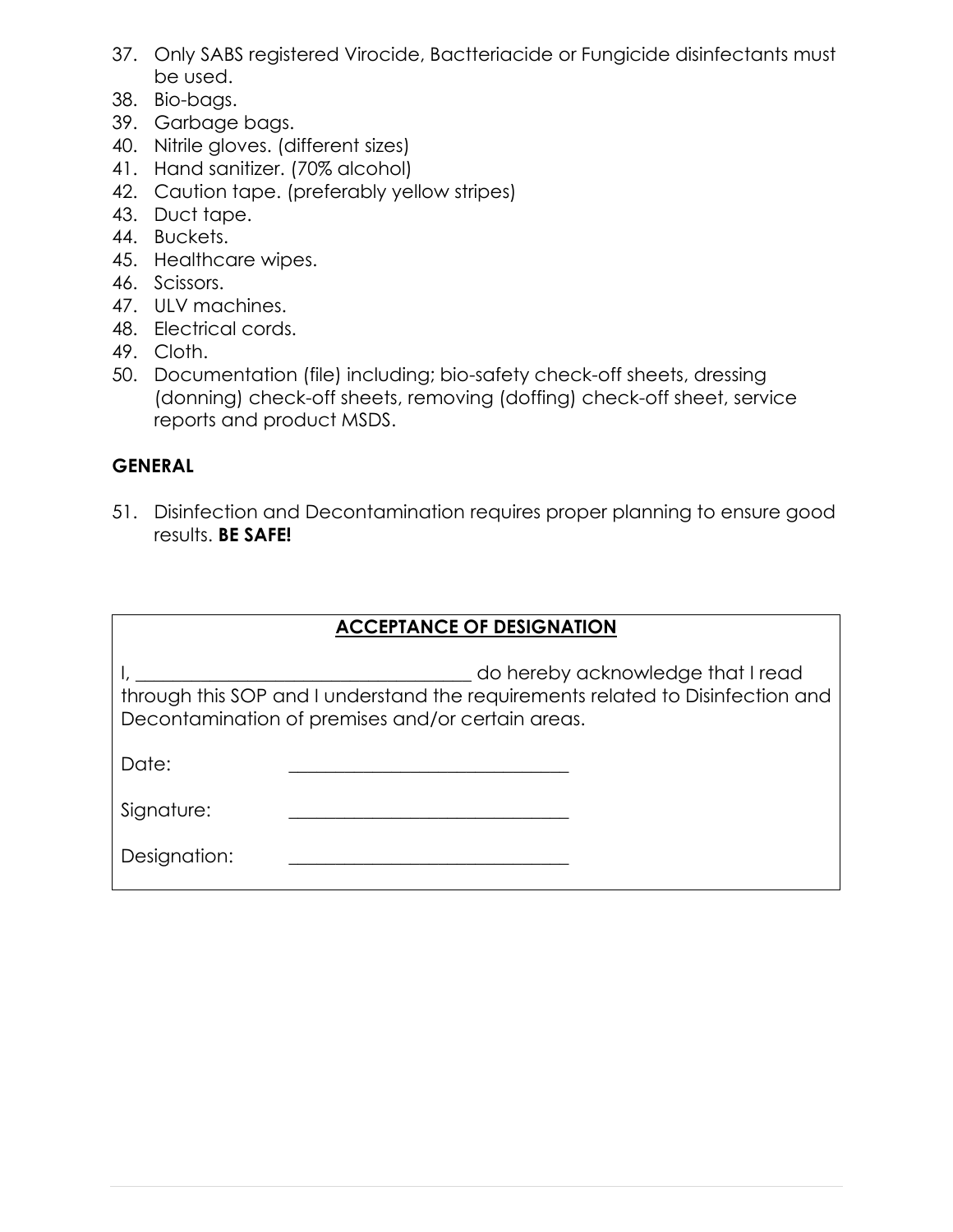#### **SAFETY CHECKLIST**

| Client:            |            |                          |          |                             |          |
|--------------------|------------|--------------------------|----------|-----------------------------|----------|
| Address:           |            |                          |          |                             |          |
| Contact number:    |            |                          |          |                             |          |
| Email:             |            |                          |          |                             |          |
| Date:              |            |                          |          |                             |          |
| Time:              |            |                          |          |                             |          |
| Team supervisor:   |            |                          |          |                             |          |
| Team member 1:     |            |                          |          |                             |          |
| Team member 2:     |            |                          |          |                             |          |
| Team member 3:     |            |                          |          |                             |          |
| Team member 4:     |            |                          |          |                             |          |
| <b>PPE</b>         | Supervisor | Member 1                 | Member 2 | Member 3                    | Member 4 |
| <b>Boots</b>       |            |                          |          |                             |          |
| <b>Boot covers</b> |            |                          |          |                             |          |
| Coverall           |            |                          |          |                             |          |
| Gloves             |            |                          |          |                             |          |
| Mask               |            |                          |          |                             |          |
| Respirator         |            |                          |          |                             |          |
| Eye protection     |            |                          |          |                             |          |
| Head cover         |            |                          |          |                             |          |
| Reflective jacket  |            |                          |          |                             |          |
|                    |            |                          |          |                             |          |
| <b>Premises</b>    |            | <b>High touch points</b> |          | Volume knock down treatment |          |
| Reception          |            |                          |          |                             |          |
| <b>Offices</b>     |            |                          |          |                             |          |
| Boardroom          |            |                          |          |                             |          |
| <b>Kitchens</b>    |            |                          |          |                             |          |
| <b>Bathrooms</b>   |            |                          |          |                             |          |
| Staff area         |            |                          |          |                             |          |
| Smoke area         |            |                          |          |                             |          |
| Lifts              |            |                          |          |                             |          |
| <b>Stairs</b>      |            |                          |          |                             |          |
| Computer rooms     |            |                          |          |                             |          |
| Stockrooms         |            |                          |          |                             |          |
| Archive            |            |                          |          |                             |          |
| Other              |            |                          |          |                             |          |
| Other              |            |                          |          |                             |          |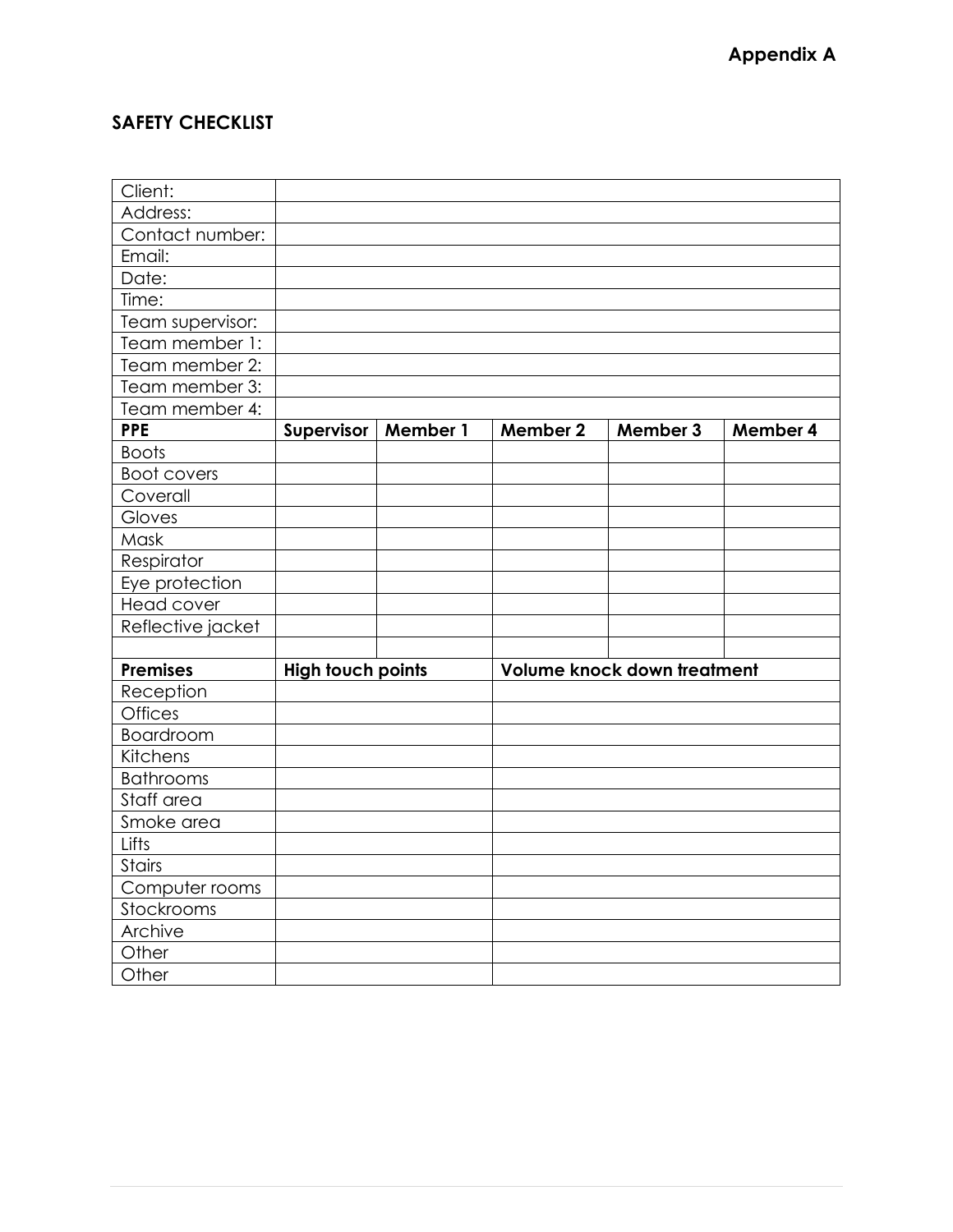### **DONNING CHECKLIST (DRESSING)**

| Step           | Task                                 | Criteria                                                                                                                                                                                                        | Completed |
|----------------|--------------------------------------|-----------------------------------------------------------------------------------------------------------------------------------------------------------------------------------------------------------------|-----------|
|                | Gather PPE in proper size            | Coverall<br>$\bullet$<br>Mask/respirator<br>Gloves<br>Eye protection                                                                                                                                            |           |
| $\overline{2}$ | Prepare to don PPE                   | Supervisor present<br>$\bullet$<br>In safe environment<br>Remove watches and<br>jewellery<br>Secure eye glasses<br>Hydrate and attend to<br>personal hygiene                                                    |           |
| 3              | Inspect PPE                          | Inspect PPE for<br>$\bullet$<br>serviceability and<br>proper size                                                                                                                                               |           |
| $\overline{4}$ | Perform hand hygiene                 | Use alcohol based<br>$\bullet$<br>hand sanitizer                                                                                                                                                                |           |
| $\sqrt{5}$     | Don nitrile gloves                   | Put gloves on<br>$\bullet$                                                                                                                                                                                      |           |
| 6              | Don coverall                         | Fully cover torso from<br>$\bullet$<br>neck to knees; arms to<br>end of wrists<br>Fastens at zips<br>Ensure no trip hazards<br>$\bullet$                                                                        |           |
| $\overline{7}$ | Don N95 / respirator                 | Ensure proper fitting<br>$\bullet$<br>and check for sealing                                                                                                                                                     |           |
| 8              | Don face shield or eye<br>protection | Ensure proper fit and<br>$\bullet$<br>sealing                                                                                                                                                                   |           |
| 9              | Inspection                           | Extends arms and<br>$\bullet$<br>ensure PPE integrity<br>Bends at waist<br>Squats and return to<br>standing position<br>Slowly turns in a circle<br>for final inspection<br>Mark coverall with<br>wearer's name |           |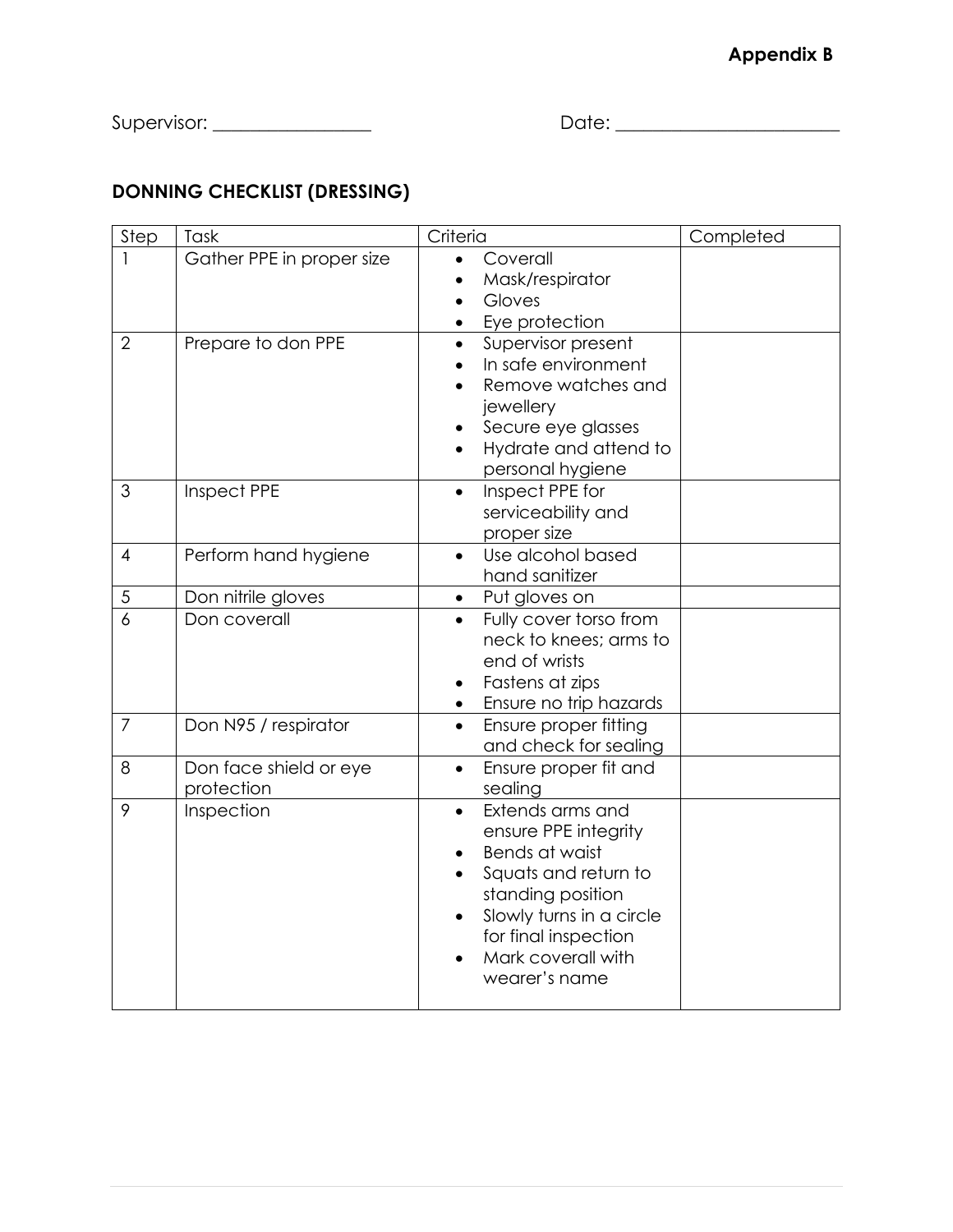### **DOFFING CHECKLIST (UNDRESSING)**

| Step           | Task                     | Criteria                            | Completed |
|----------------|--------------------------|-------------------------------------|-----------|
|                | Supervisor               | Report to Supervisor<br>$\bullet$   |           |
|                |                          | Determine time                      |           |
|                |                          | required for disinfection           |           |
| $\overline{2}$ | Inspect PPE              | Inspect that PPE is in<br>$\bullet$ |           |
|                |                          | good order                          |           |
| 3              | Perform hand hygiene     | Using a registered<br>$\bullet$     |           |
|                |                          | disinfectant                        |           |
| 4              | Doff face shield/eye     | Face shield is<br>$\bullet$         |           |
|                | protection               | considered                          |           |
|                |                          | contaminated                        |           |
|                |                          | Remove and place in                 |           |
|                |                          | bag for disinfection                |           |
| 5              | Doff coverall            | Front and sleeves are               |           |
|                |                          | potentially                         |           |
|                |                          | contaminated                        |           |
|                |                          | Remove by pulling the               |           |
|                |                          | coverall away from the              |           |
|                |                          | neck and shoulders,                 |           |
|                |                          | touching the inside.                |           |
|                |                          | Turn the coverall inside            |           |
|                |                          | out, fold and roll into a           |           |
|                |                          | bundle, placing in                  |           |
|                |                          | waste bag                           |           |
| 6              | Perform hand hygiene     | Sanitize hands using an             |           |
|                |                          | alcohol based hand                  |           |
|                |                          | sanitizer.                          |           |
| 7              | Don a new pair of gloves | New pair of gloves                  |           |
| 8              | Move to cold zone        | Safe area<br>$\bullet$              |           |
| $\overline{9}$ | Remove N95 / respirator  | Remove from the back<br>$\bullet$   |           |
|                |                          | to front and discard in             |           |
|                |                          | waste container/bag                 |           |
| 10             | Doff final gloves        | Remove and discard<br>٠             |           |
| 11             | Hand hygiene             | Wash hands with                     |           |
|                |                          | alcohol hand sanitizer              |           |
| 12             | Inspect                  | Inspect for any<br>$\bullet$        |           |
|                |                          | contamination of                    |           |
|                |                          | clothing worn under                 |           |
|                |                          | PPE. Shower as soon as              |           |
|                |                          | possible.                           |           |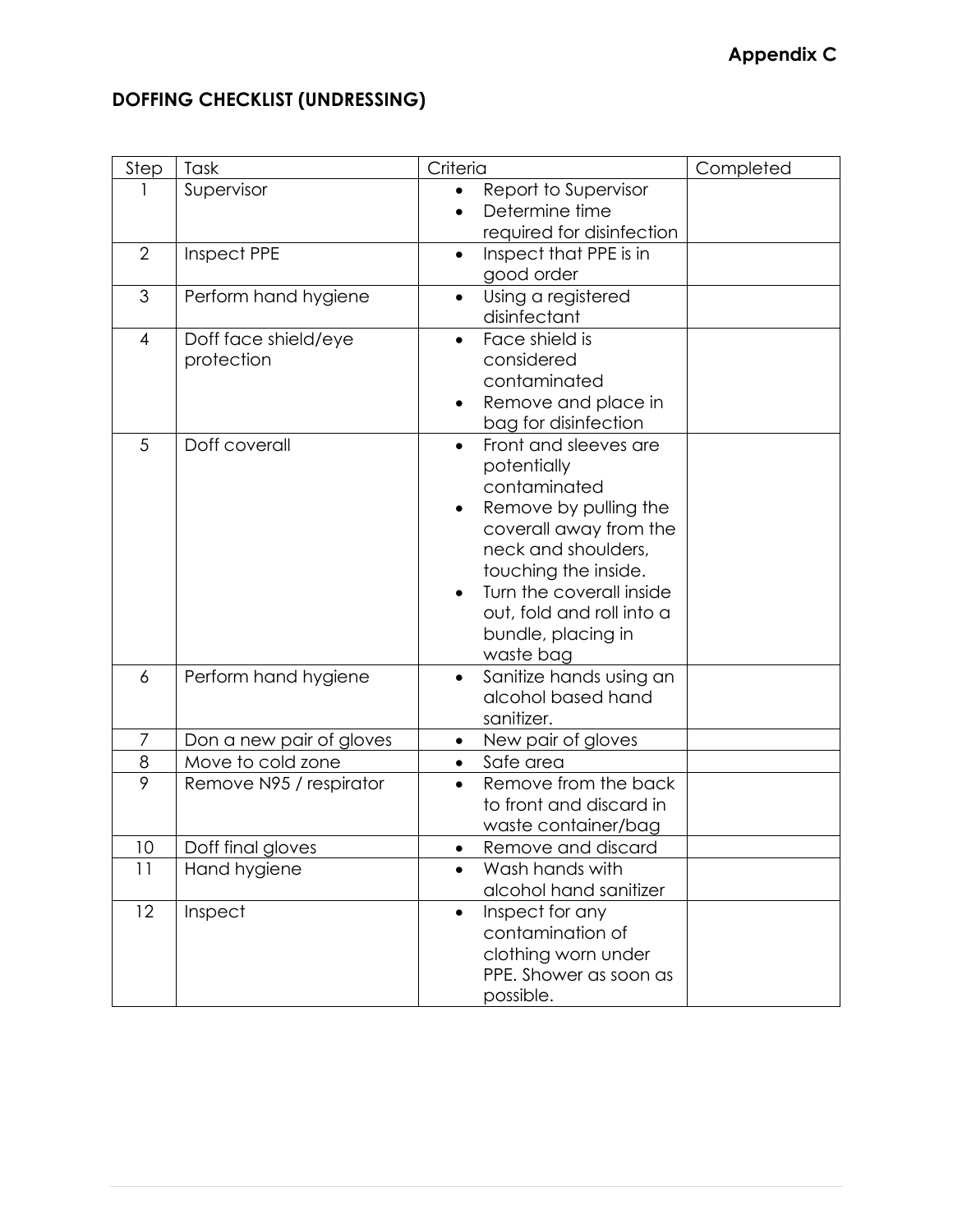## **COVID – 19: CERTIFICATE OF BUILDING OCCUPATION**

This is to certify that the (name of Building): *\_\_\_\_\_\_\_\_\_\_\_\_\_\_\_\_\_\_\_\_\_\_\_\_\_\_\_\_\_\_\_\_* Was decontaminated/fumigated on (date): \_\_\_\_\_\_\_\_\_\_\_\_\_\_\_\_\_\_\_\_\_\_\_\_ By (name of the official): **\_\_\_\_\_\_\_\_\_\_\_\_\_\_\_\_\_\_\_\_\_\_\_\_\_\_\_\_** Capacity: **\_\_\_\_\_\_\_\_\_\_\_\_\_\_\_\_\_\_\_\_\_\_\_\_\_\_\_\_** P Registration number: **P\_\_\_\_\_\_\_\_\_\_\_\_** Using the following chemicals/disinfectants: 1) **\_\_\_\_\_\_\_\_\_\_\_\_\_\_\_\_\_\_\_\_\_\_ (\_\_\_\_\_\_\_\_\_\_\_\_\_\_\_\_\_\_\_\_\_\_\_\_\_\_)**

I therefore declare that the area that was decontaminated, sprayed or fumigated will not cause any health hazard to human health and well-being.

The building is now declared safe for occupation.

Name & Surname of Supervisor: **\_\_\_\_\_\_\_\_\_\_\_\_\_\_\_\_\_\_\_\_\_\_\_\_\_\_\_\_\_\_\_**

Capacity: **P Registration No \_\_\_\_\_\_\_\_\_\_\_\_\_\_\_\_\_\_\_\_\_\_\_\_\_\_\_\_\_\_\_\_**

Signature: \_\_\_\_\_\_\_\_\_\_\_\_\_\_\_\_\_\_\_\_\_\_\_\_\_\_\_\_\_

Date: **\_\_\_\_\_\_\_\_\_\_\_\_\_\_\_\_\_\_\_\_\_\_\_\_\_\_\_2020**